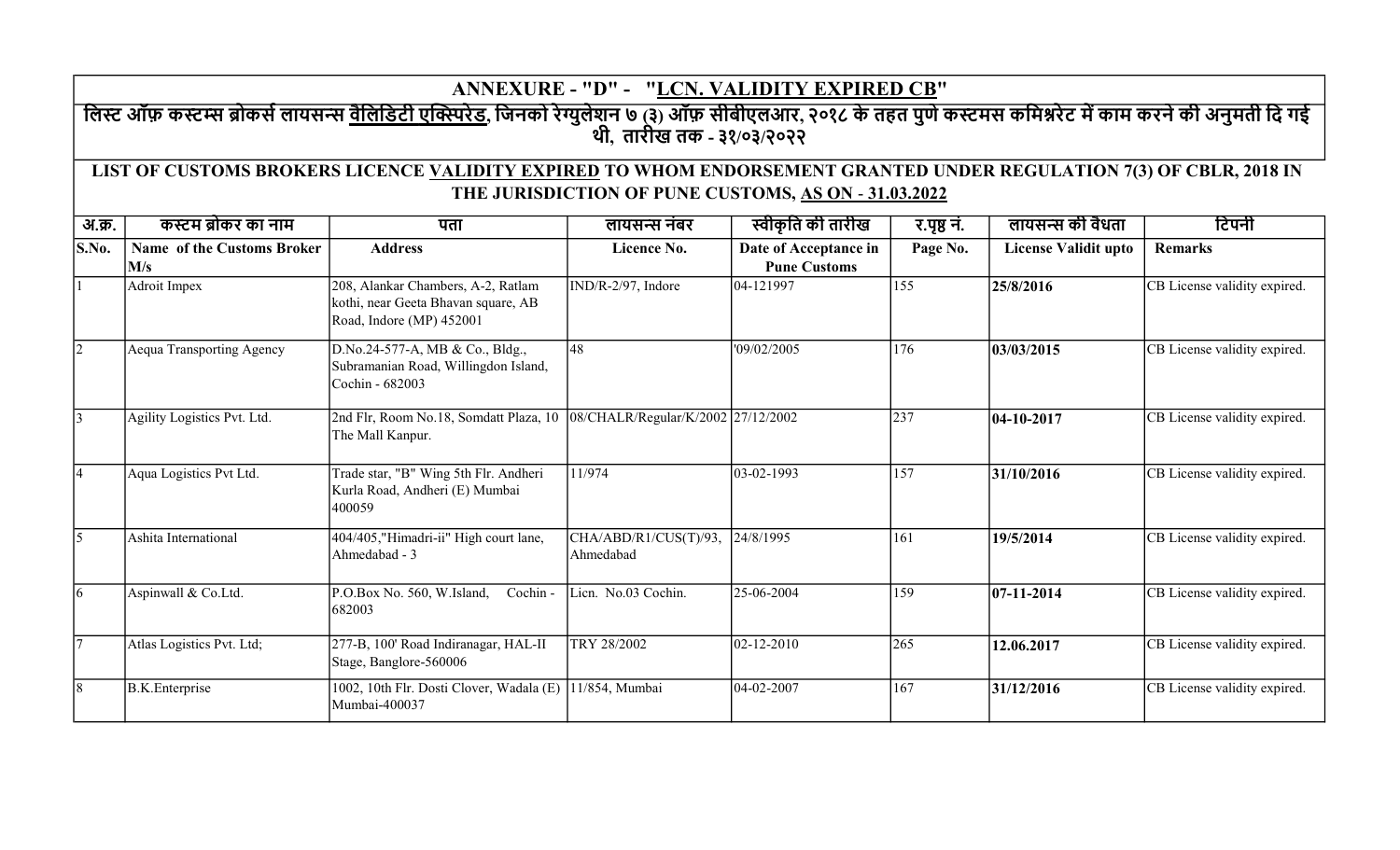| 9               | Bhagawati Shipping Pvt. Ltd.                     | 58, Dubhash Chambers, 10 Kumtha<br>Street, Ballard Estate, Mumbai - 400038                               | 11/578, Mumbai                 | $ 08 - 11 - 2008$ | $\overline{165}$ | 31/12/2016 | CB License validity expired. |
|-----------------|--------------------------------------------------|----------------------------------------------------------------------------------------------------------|--------------------------------|-------------------|------------------|------------|------------------------------|
| 10              | Bhatia Shipping Pvt. Ltd.                        | Shipping House, kumtha Road, Ballard<br>Estate, Mumbai 400001                                            | 11/321                         | 29/5/2015         | 212              | 31/12/2016 | CB License validity expired. |
| $ 11\rangle$    | Carry Fast Corporation                           | 13/21m Mapala House, Room No.30,<br>M.S.Marg, 3rd Floor, Fort Mumbai<br>400001                           | $\overline{\text{IND/R-3/96}}$ | 14/9/2011         | 281              | 09-03-2016 | CB License validity expired. |
| $\overline{12}$ | Circle Clearing & Shipping<br>Services Pvt. Ltd. | 206-208, Prestige Terminuns 1.<br>Aor[prt Exit Road, Banalore -560017                                    | CUS/BLR/CHA/01/2012 01-11-2012 |                   | 231              | 10.01.2022 | CB License validity expired. |
| 13              | Chandra Shipping & Trading<br>Services           | 602&603, Sagar Tech Plaza 'B' Andheri<br>Kurla Road, Sakinaka, Andheri (E)<br>Mumbai-400072              | $R - 02/2003$                  | 29-09-2017        | 180              | 26/11/2019 | CB License validity expired. |
| 14              | Chougule Brothers Pvt. Ltd.                      | S.No.47/24/2. CST No.3800, 1st floor,<br>Taware Colony opp.Pune-Satara Road,<br>Pune-411009              | 10/3, Marma Goa                | 1/8/2002          | 234              | 31/7/2017  | CB License validity expired. |
| 15              | Clearfast Air-Cargo Agn. Pvt Ltd                 | B-2073-2076 Oberai Garden Estate,<br>Off.Sakivihar Road, Chandiwali,<br>Sakinaka, Andheri(E) Mumbai      | 11/982, Mumbai.                | 17/01/2007        | 175              | 31/12/2015 | CB License validity expired. |
| 16              | Clearfast Service Pvt.Ltd.                       | 105/106, Sai Pooja, Apprt. Near<br>Jankalyan Sahaka Bank Ltd, J.B.Nagar,<br>Sahar, Andheri (E) Mumbai-99 | 11/561, Mumbai.                | 07-09-2007        | 173              | 31/12/2015 | CB License validity expired. |
| 17              | D.R.Kulkarni Logistics Pvt. Ltd.                 | 11/1, Bharat Bhawan, 211/219,<br>P.D'Mello Road, Mumbai 400001                                           | 11/77                          | $ 05 - 12 - 1982$ | 251              | 31/12/2017 | CB License validity expired. |
| 18              | Damani Shipping Pvt. Ltd.                        | 205-206, Verma Chambers, 11 Homji<br>Street, 2nd floor, Fort, Mumbai 400001                              | 11/688                         | 21/12/1988        | 272              | 30/12/2018 | CB License validity expired. |
| 19              | Darabshaw B.Cursetjees (Gujrat)<br>Pvt. Ltd.     | Darabshaw House, Shoorji Vallabhdas<br>Marg, Ballard Estate, Mumbai-400038                               | CHA/KDL/R/6/87, Kandla         | $ 09-09-2008$     | 191              | 14/12/2015 | CB License validity expired. |
| 20              | Express Transport Pvt. Ltd.                      | Kulkarni Patil Bhawan, 2nd Flr. 14<br>Murzban Road, Fort Mumbai-40001                                    | 11/68, Mumbai                  | $01 - 02 - 2007$  | $\overline{177}$ | 31/12/2016 | CB License validity expired. |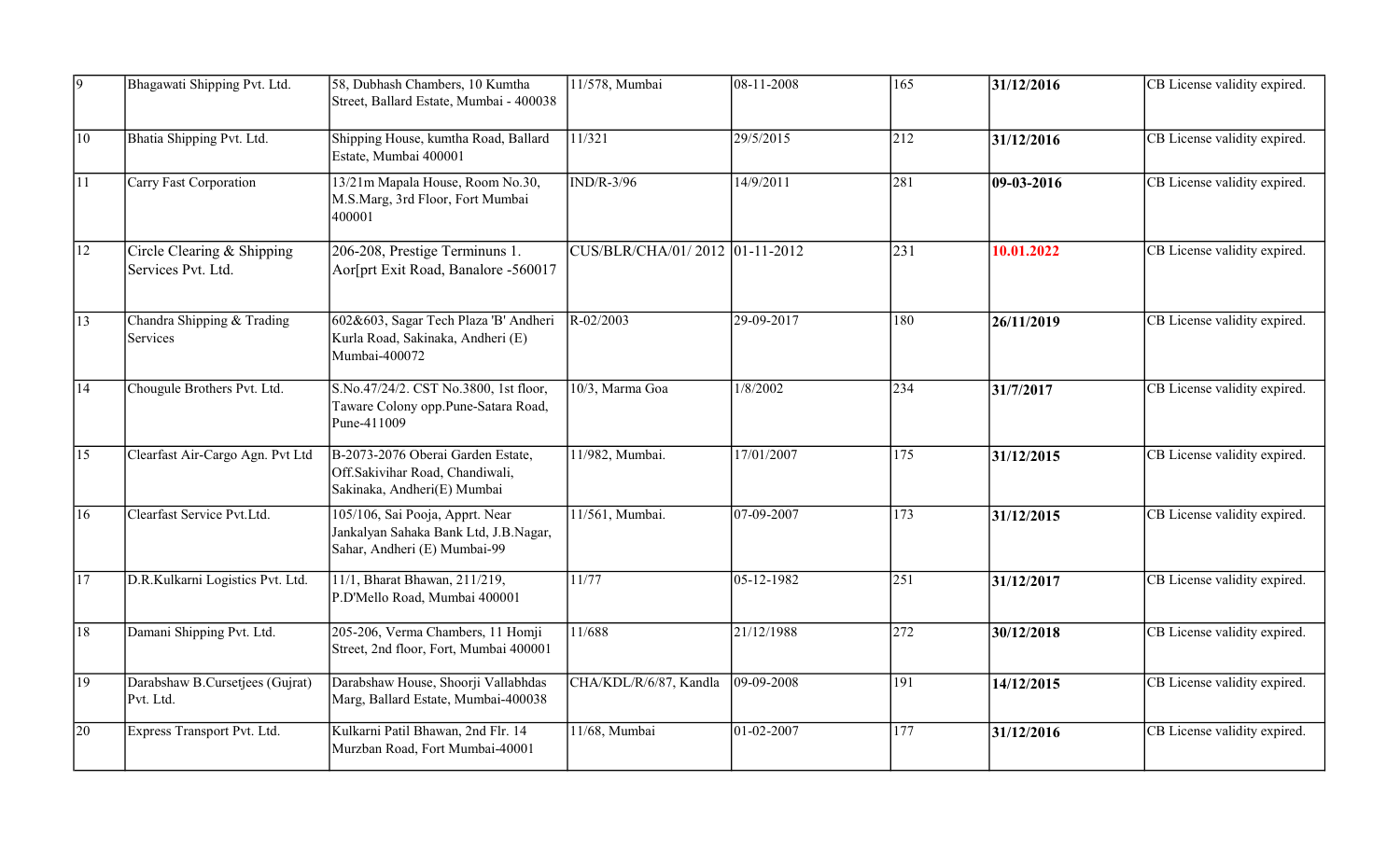| $\overline{21}$ | Forbes & Company Ltd.                          | Forbes Bldg. Charnjit Rai Marg, Fort<br>Mumbai-400001                                                                     | 11/57                               | $ 05-01-1982$     | 229                    | 31/12/2014     | CB License validity expired. |
|-----------------|------------------------------------------------|---------------------------------------------------------------------------------------------------------------------------|-------------------------------------|-------------------|------------------------|----------------|------------------------------|
| $\overline{22}$ | Gaerish Logistics Pvt Ltd.                     | No.235(Old 112) Ivth Floor, Angappa<br>Naicken Street, Chennai-600001                                                     | CHN/R-187/2011/CHA,<br>Chennai      | 23/5/2017         | 236                    | 26.01.2022     | CB License validity expired. |
| $ 23\rangle$    | GGI Cler. & Ford. Pvt. Ltd.                    | Kasturi Heights, C.T.S. No. 4522,<br>Chinchwad, Tahsil - Haveli, Dist -<br>Pune.                                          | 11/737, Mumbai,<br>PAN - AAACG5397F | 23.04.2021        | $21$ (New<br>Register) | 31.01.2022     | CB License validity expired. |
| $ 24\rangle$    | G.V Network Logistics Pvt. Ltd.                | Shop No.23, Gr.floor, Seawood, Corner<br>Plot No.19A, Sector 25, Seawood,<br>Darve(E), Navi Mumbai.                       | CHN/R-05/2009 Chennai               | 18/02/2013        | 154                    | $ 31-12-2019 $ | CB License validity expired. |
| $\overline{25}$ | Hermes Travel & Cargo Pvt. Ltd                 | Dhiraj Chambers, 9, H.S.Marg, Mumbai-<br>400001                                                                           | 11/522, Mumbai                      | 13/7/2006         | 181                    | 31/12/2014     | CB License validity expired. |
| 26              | Hindustan Logistics Shipping<br>Agency.        | Russel Street Kmchaema Bldg., 3rd<br>Floor, Flat No. 3D, Kolkata-700071                                                   | H-35                                | 10-10-2011        | 186                    | 10-09-2021     | CB License validity expired. |
| 27              | Hindustan Cargo Ltd.                           | 104, Sai Pooja, OM Nagar, Andheri (E)<br>Mumbai.                                                                          | R/491/CHA                           | 30/7/2004         | 247                    | $ 21-07-2014$  | CB License validity expired. |
| 28              | International Exim Agency                      | 137, 3rd floor, Thamby Chetty Street,<br>Chennai 600001                                                                   | $R-563$                             | 11.07.2014        | 280                    | 11.07.2014     | CB License validity expired. |
| $ 29\rangle$    | International Freight Systems Co.<br>Pvt. Ltd. | Room No.3, S.no.49/50, Village Mithi<br>Rohar, Tal. Anjar, Gopalpuri, P.Box<br>No.286 Gandhidham, Kutch, Gujrat<br>370201 | 3/93                                | $ 01 - 05 - 1993$ | 274                    | 31/12/2014     | CB License validity expired. |
| 30              | J. S. Pimenta & Sons                           | 32, Rex Chambers, Ground floor,<br>W.H.Marg, Bellord Estate, Mumbai<br>400001                                             | 11/13                               | 25/11/1981        | 269                    | 31/12/2016     | CB License validity expired. |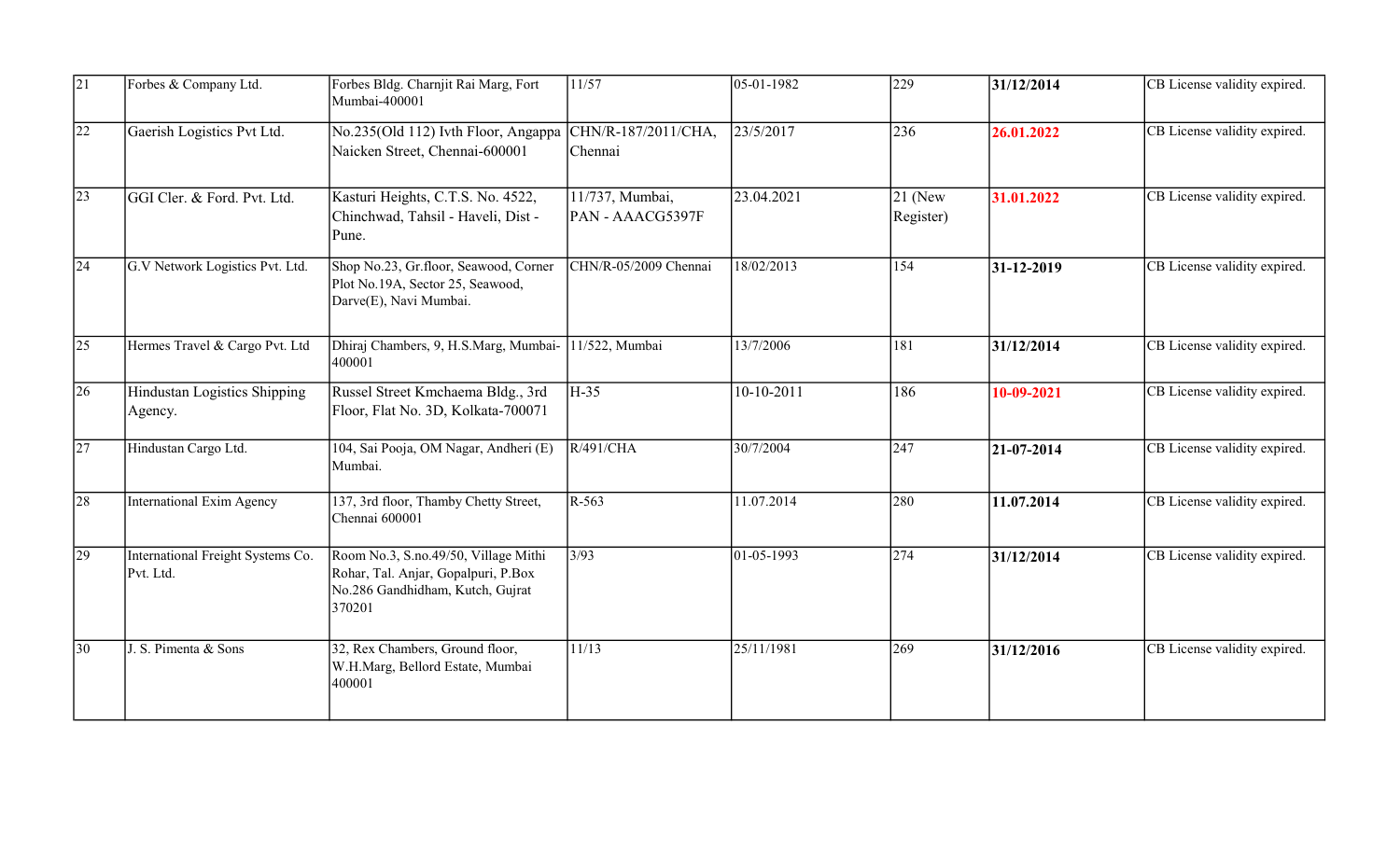| 31              | Jaiswal Import Cargo Services           | K-17, RK Complex, Office No.4, near<br>Sabji mandi, Mahinalpur, New Delhi - 37                     | R-81/DEL/CUS/2006                     | 23/3/2010           | 263                    | 23/7/2015  | CB License validity expired. |
|-----------------|-----------------------------------------|----------------------------------------------------------------------------------------------------|---------------------------------------|---------------------|------------------------|------------|------------------------------|
| $\overline{32}$ | Kwick Cargo Tracers & Lifters           | Mitha Mansion, 3rd Floor, 319, Shahid<br>Bhagat singh Road, Opp. Fort Market,<br>Mumbai-400001     | 11/480                                | 26/07/1983          | 188                    | 13/12/2015 | CB License validity expired. |
| 33              | Lee & Murihead Pvt. Ltd.<br>Company     | 12, K Dubash Marg, Mumbai 400023                                                                   | 11/51                                 | 30/11/1981          | 249                    | 31/12/2016 | CB License validity expired. |
| $\overline{34}$ | MAJ Shipping Pvt. Ltd.                  | J6/135, 2nd Floor, Rajouri Garden,<br>New Delhi - 110027                                           | $R-O7/DEL/CUS/2016$<br>PAN-AAJCM6672N | 19.07.2021          | $22$ (New<br>Register) | 14-10-2021 | CB License validity expired. |
| 35              | Man Logistics (I) Pvt. Ltd.             | 204, Dhanthak Plaza, Makwara Road,<br>Marol, Andheri (E) Mumbai                                    | 01/2012                               | 03-08-2012          | 220                    | 15.03.2022 | CB License validity expired. |
| 36              | NYK Logistics (India) Ltd.)             | Nevil House, 1st floor, J.N. Heredia<br>Marg, Bellard Estate, Mumbai 38                            | CHN/R-35/09                           | 14-05-2010          | 271                    | 05.11.2020 | CB License validity expired. |
| $\overline{37}$ | Om Fright Forwards                      | 711/716, 7th floor, Corporate Center,<br>Niramal Life Style, LBS Marg,<br>Mulund(w), Mumbai-400080 | 11/732                                | 17/10/2090, Mumbai. | 150                    | 31/12/2015 | CB License validity expired. |
| 38              | Penta Freight Pvt. Ltd.                 | V.M.Shah Marg, Andheri (E) Mumbai-<br>400099                                                       | P-43 Code No. 2295,<br>Kolkata        | 22/5/2013           | 152                    | 16/07/2017 | CB License validity expired. |
| 39              | Prathamesh Shipping Pvt. Ltd.           | Sai Hnuman Mandir, Sutar pakhadi road,<br>Sahar village, Mumbai - 99                               | 11/356                                | 22/9/1987           | 259                    | 31/12/2015 | CB License validity expired. |
| 40              | R. Square MLG Logistics (P) Ltd         | Navin Pres divn, B-7 Wing, B,<br>103, Manikkam Road, Aminijikara,<br>Chennai - 29                  | CHN/R-06/2009                         | 01/01/2010          | 200                    | 31/12/2019 | CB License validity expired. |
| 41              | Saurashtra Clearing Agency (M/s<br>SCA) | 201, Navratan Bldg. 69, P.Demello<br>Road, Mumbai 400009                                           | 11/269                                | 11-02-2011          | 282                    | 31/12/2015 | CB License validity expired. |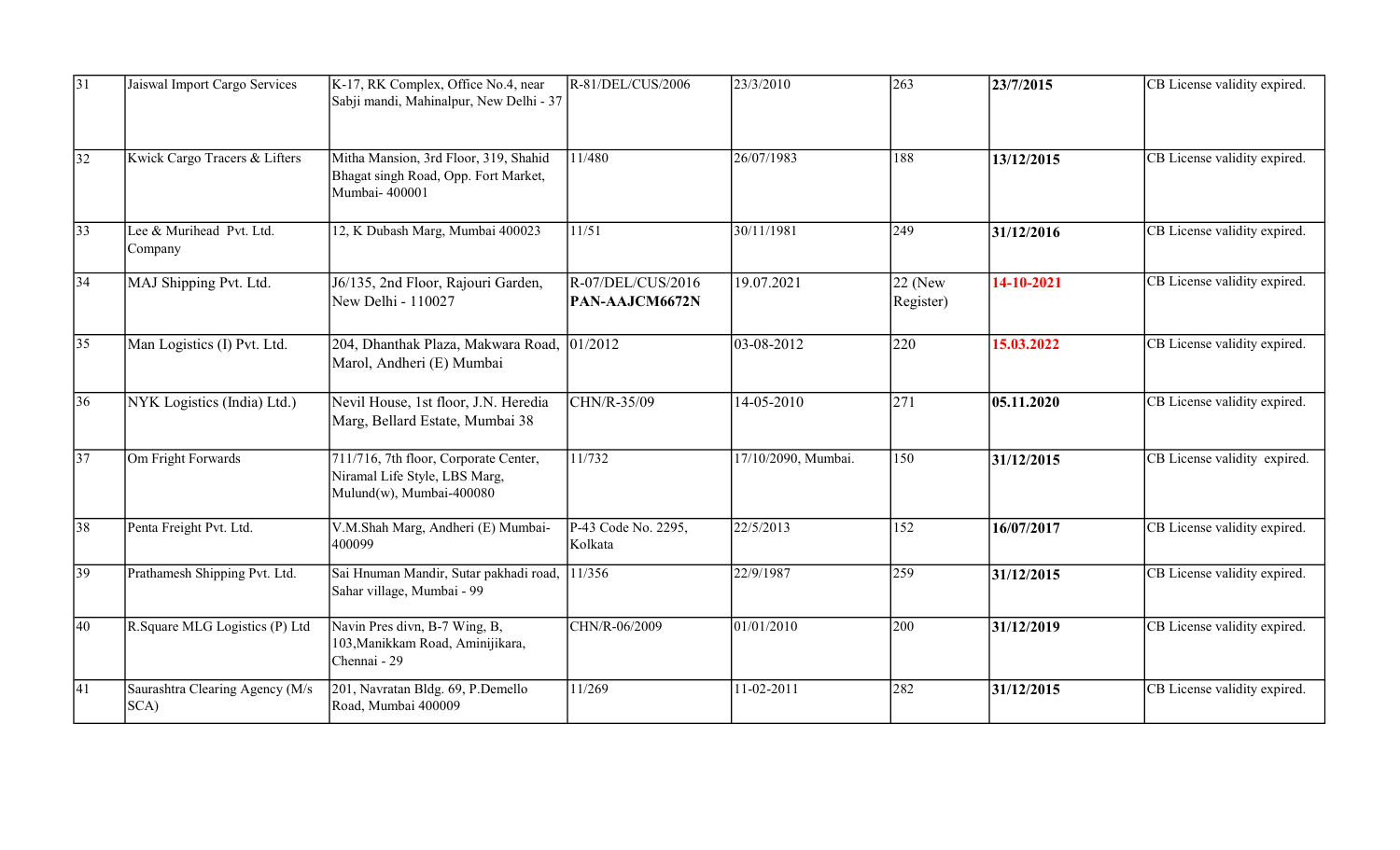| 42         | Sayani & Sons                                | Hussaini Bldg. Room No. 5, 3rd Flr.<br>235, P.D'mello Road, Opp. St.George<br>Hospital, Mumbai 400001 | 11/398             | 28/8/1982  | $\vert$ 213      | $ 27-02-2017$ | CB License validity expired. |
|------------|----------------------------------------------|-------------------------------------------------------------------------------------------------------|--------------------|------------|------------------|---------------|------------------------------|
| 43         | Schenker India Pvt. Ltd.                     | 93-94 Kapashera, New Delhi -110037                                                                    | R-03/DEL/ CUS/2007 | 04/11/2013 | 190              | 31/12/2017    | CB License validity expired. |
| 44         | SDV International Logistics Ltd.             | Loyer Chamber Office No.709, Block-II,<br>7th Floor, 409 Mangalwar Peth, Pune                         |                    | 09-08-2010 | 276              | $ 04-08-2014$ | CB License validity expired. |
| 45         | Seashell Logistics Pvt. Ltd.                 | BBC Villa Complex, 42, 4th Floor,<br>No. 65/33 Prakasam Salai, Chennai-<br>600108                     | CHN/R-63/2010      | 25/09/2013 | 166              | 13.10.2020    | CB License validity expired. |
| 46         | Sea Air Clearing Pvt. Ltd.                   | 203, Fine Mansion, Dr.D.N.Road, Room 11/552, Mumbai<br>No.6, Fort Mumbai 400001                       |                    | 10-01-2009 | 149              | 31/12/2015    | CB License validity expired. |
| 47         | Shree Bhadrakali Shipping &<br>Clearing Agn. | Madhvi Sahaniwas, Mogal Lane, Pandit<br>Satwalekar Marg, Mahim, Mumbai -<br>400016                    | 11/571             | 12-03-1987 | 207              | 31/12/2016    | CB License validity expired. |
| 48         | Shri. Swamy Samartha Shipping<br>Co.         | F-209 ITC Park, Station Complex, CID<br>Belapur, New Mumbai 4000614                                   | 11/663             | 18/2/2011  | 273              | 31/12/2018    | CB License validity expired. |
| 49         | Titan Sea & Air Services Pvt. Ltd.           | 301/311 Gokul Arcade, B-Bldg. Opp.<br>Garware House, Subhash Road, Vile<br>Parle (E) Mumbai 400057    | R-26/99            | 06-07-1999 | $\overline{221}$ | 21-05-2014    | CB License validity expired. |
| 50         | TRACK Cargo Pvt. Ltd.                        | WZ-497-B, Street No.16, Sadhnagar,<br>Palam Colony, New Delhi-110045                                  | R60/2007Delhi.     | 12-07-2007 | 156              | 27/11/2017    | CB License validity expired. |
| $\vert$ 51 | Tulsidas Khimji Pvt. Ltd.                    | 46, V.N.Road, Mumbai 400001                                                                           | $Nov-34$           | 27/11/1981 | 243              | 31/12/2015    | CB License validity expired. |
| $\vert$ 52 | Vansa Clearing Agn. Pvt. Ltd.                | Da Mansion, 2nd Flr. 19, Vaju Kotak<br>Marg, Ballard Estate Fort Mumbai<br>400001                     | 11/972             | 01-01-1993 | 225              | 31/12/2015    | CB License validity expired. |
| 53         | Vighnesh Freight Forwarders Pvt.<br>Ltd.     | Rahamat Manzil, 1st Flr., 105/51,<br>Armenian Street, Chennai-600001                                  | R-585/CHA-Chennai  | 22/09/2007 | 227              | 10-10-2014    | CB License validity expired. |